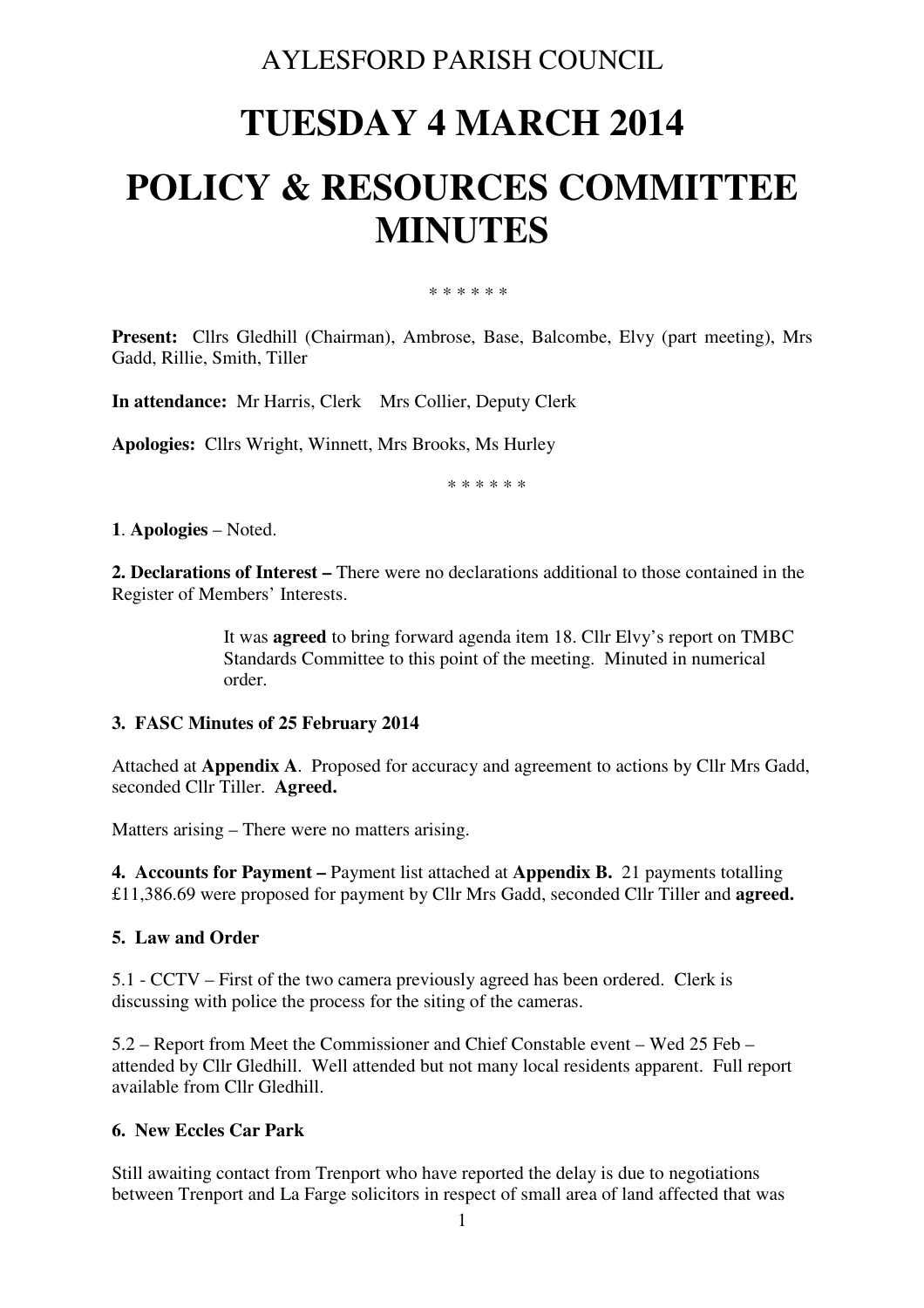not handed over to Trenport at the time of sale. Clerk anticipates there will be a need to apply for and extension of the original planning permission which runs out in August 2014.

Cllr Balcombe will discuss this delay with TMBC Officers to see if there is any assistance they can offer. **JB** 

Due to the continuing delay in getting the car park installed, the Clerk asked for authority to carry out temporary repairs to the Belgrave Street rear access road – quote £680. The surface has deteriorated over the winter to the extent that residents are reluctant to use it and therefore parking in the surrounding roads. A more permanent solution is planned to be incorporated into the car park project. Proposed Cllr Gledhill, seconded Cllr Balcombe. **Agreed. Clerk** 

# **7. Council Policy on Further Allotment Site/Recreational Land**

Land beyond Yoakley Land – Clerk awaiting contact from KCC to discuss.

# **8. Council Policy on Recreation Ground Use**

Now new logo is completed, work commencing on signage for all Parish owned open spaces. **Agreed** there will be no reference to emergency police numbers on the signs. Just contact details for the Parish Council.

# **9. Rugby Club/Netball League** - No report to this meeting.

# **10**. **Flood Defences**

Verbal report on meeting with the EA held on Tues 4 March. Attended by Cllrs Rillie, Balcombe, Mrs Gadd, the Clerk and two representatives (including Neil Gunn) of the Environment Agency. Members and the Clerk reported on a useful meeting which covered how the EA have dealt with recent flooding issues in Aylesford village and their plans and aspirations for the future. The Property Level Protection scheme has now been agreed and fully funded between the Environment Agency and KCC. Other plans include repairs to the stream retaining wall and the building of a bund on the boundary of the Hengist garden. The EA are likely to request Parish Council support in the development of these projects and in seeking residents agreement to them. Members felt these visual projects, subject to receipt of full details, would receive the support of the Parish Council.

The EA also have a 'recovery budget' which may be used to assist in the reinstatement of the towpath. This may be done by passing the funding over to Kent Public Rights of Way to carry out the work.

Members at the meeting also raised with the EA representatives the need for investigation into the drain into the river opposite the Brassey Centre which is causing regular road flooding and the Parish Council's concerns relating to flood issues for the proposed new development on the Somerfield site.

# **11**. **Parish Council Website**

Clerk is continuing his research into the development of the Council website to incorporate more community focus and links and expects to make a full report to the next P&R meeting.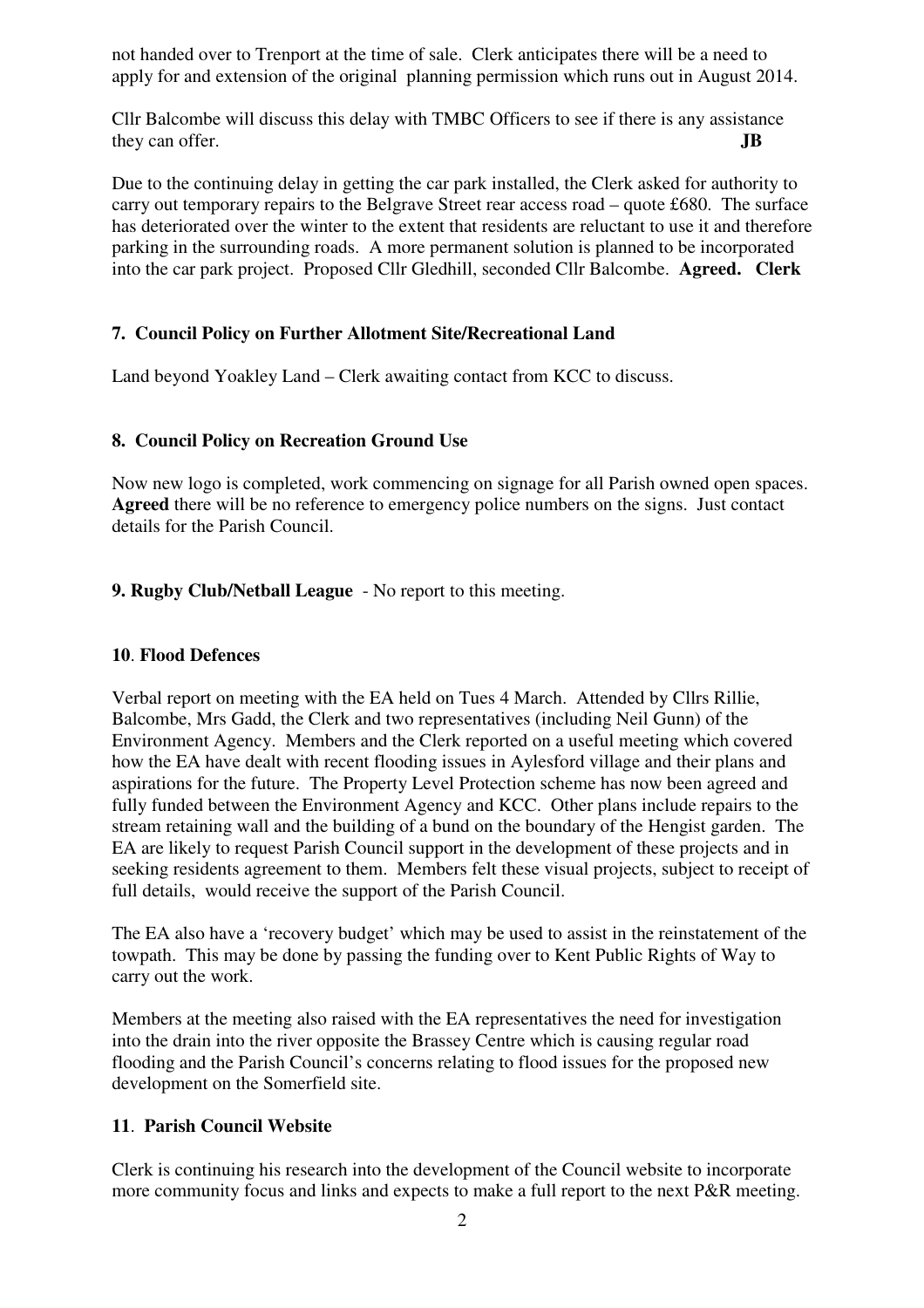# **12. Noticeboards**

Remedial work completed in house.

# **13. Staffing**

Melanie Randall has commenced work on a temporary contract.

#### **14. Council Vacancies**

Vacancies still exist as follows:

1 Walderslade; 4 Aylesford South; 1 Eccles.

#### **15. Software Purchases**

**Digital Mapping Software from Pear Technology**. Training for staff arranged.

**Tree survey** – Awaiting start date from Kent Turf Care.

**Local Council Risk System –** Purchased and use commenced

# **16. AVCC Lease**

Clerk is now working on a set of rules for the operation of the car park and instructing the Council's solicitors on the renewal of the lease. Clerk also to write to the Secretary of State seeking consent to waive the requirement to obtain the best commercial value for the site. **Clerk** 

#### **17. Van Purchase**

Enquiries into new, ex-demonstrators and second hand vehicles. Clerk reported there are no ex demostrators available in the type of vehicle required. Members also agreed that due to the careful maintenance by Lee of his vehicle it can be expected a new one will be retained for up to ten years and therefore the best value will be obtained from a brand new one. Clerk will continue to research the best value and finance deal for the preferred Toyota or Mitsubishi vehicle and was **authorised** to proceed with the purchase in consultation with Cllrs Balcombe and Gledhill. **Clerk**

#### **18. TMBC Standards Committee**

Cllr Elvy reported that this is now a fully fledged committee of TMBC. They have endorsed the previous arrangements for complaints against Borough or Parish Councillors and have adopted the KCC Code of Conduct rather than NALC. The Clerk is in receipt of a copy of the standards.

In the event of a complaint against a Borough or Parish Councillor, the TMBC Chief Executive and an independent representative will decide if there is a case to be heard. If so, if the complaint is against a Borough Councillor, 5 Borough Councillors and 1 Parish